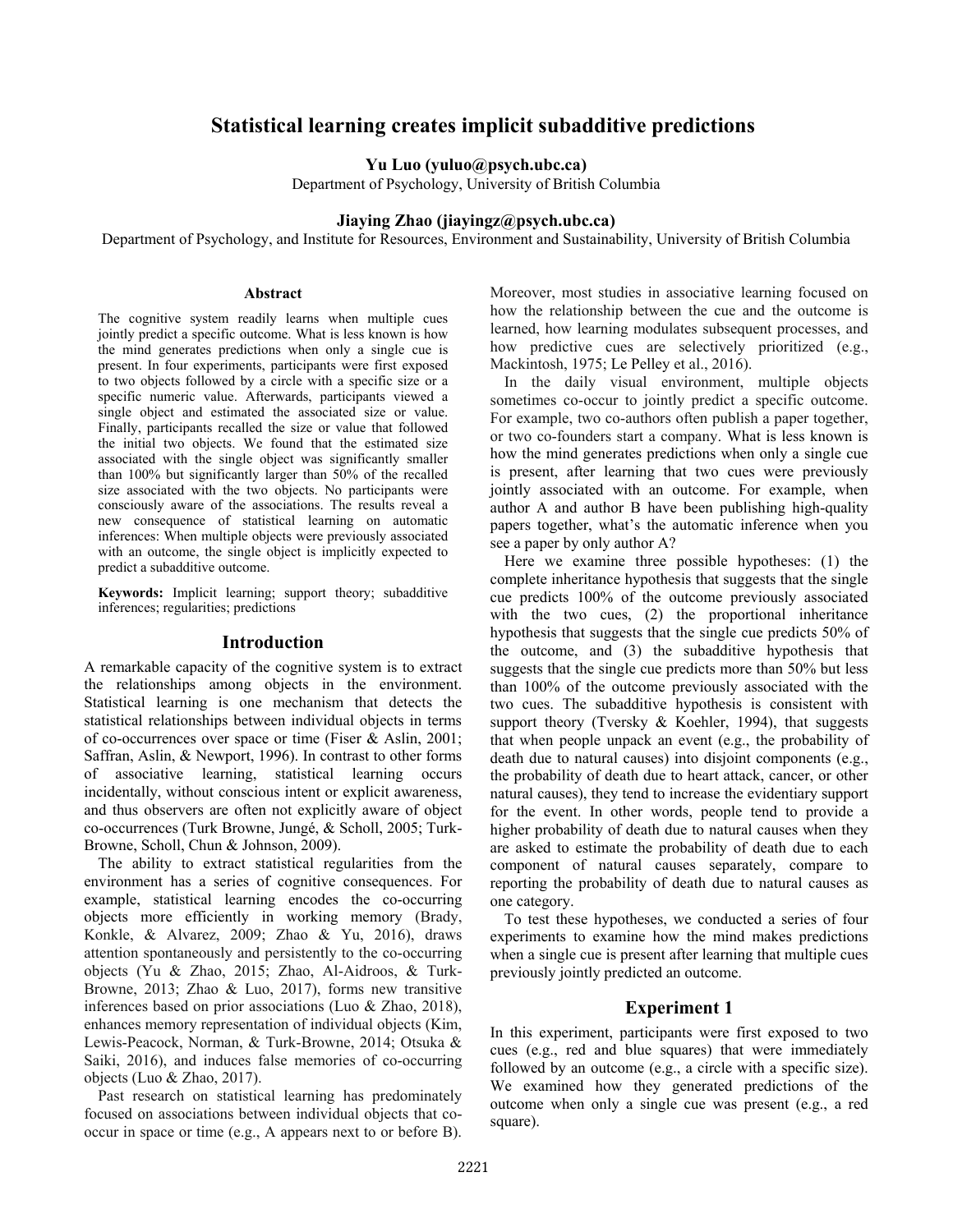# **Participants**

A total of 42 undergraduates (31 female; mean age=19.6 years, SD=1.5) from University of British Columbia (UBC) participated in the experiment for course credit. Participants reported normal or corrected-to-normal visual acuity and provided informed consent. The protocol was approved by the UBC Behavioral Research Ethics Board.

# **Stimuli**

The stimuli consisted of eight squares in eight distinct colors (color name =  $R/G/B$  values: red = 255/0/0; green =  $0/255/0$ ; blue =  $0/0/255$ ; yellow = 255/255/0; magenta = 255/0/255; cyan =  $0/255/255$ ; orange = 255/158/0; brown = 103/29/0). Each square subtended 2.7° of visual angle. The colored squares were randomly assigned into four pairs for each participant and remained constant throughout the experiment. Each color pair was randomly associated with a gray circle  $(R/G/B = 128/128/128)$  with a specific diameter. The circle diameter subtended 3.0° (or 100 pixels), 6.0° (or 200 pixels), 9.0° (or 300 pixels), or 12.0° (or 400 pixels) of visual angle (Fig.1a). Thus, each color pair was associated with a circle of a specific size.

# **Apparatus**

Participants in all experiments were seated 50cm from a computer monitor (refresh rate  $= 60$  Hz). Stimuli were presented using MATLAB and PsychophysicsToolbox (http://psychtoolbox.org).

#### **Procedure**

The experiment consisted of three phases: exposure phase, inference phase, and recall phase. During exposure, two colored squares (e.g., red and blue squares) appeared in a horizontal configuration at the center of the screen for 500ms, followed by a 500ms inter-stimulus interval (ISI), and then the circle with a rotated T in the middle appeared at the center of the screen for 500ms in each trial (Fig.1b). Each color-size pair was repeated 80 times to form a single continuous temporal sequence of color-size pairs in a pseudorandom order with a constraint where no single color-size pair could repeat back-to-back. In total, there were 320 trials. Participants performed a cover task where they judged as quickly and accurately as possible whether the rotated T in the circle was pointing to the left or right (by pressing the "1" or "0" key for left or right, respectively). The cover task was irrelevant to learning the color-size pairs, in order to conceal the true purpose of the study. This also ensured that statistical learning of the colorsize pairs was incidental. Participants were not told anything about the color-size pairs.

After exposure, participants performed an inference phase (Fig.1c). In each trial, participants viewed a single color square for 500ms followed by a 3000ms blank screen. Afterwards, a probe circle with a diameter subtending 0.6° (or 20 pixels) was presented on the screen. Participants were asked to estimate the size of the circle that was associated with the color square by adjusting the size of the probe circle using their mouse. The diameter of the adjustable circle was restricted to a range from 20 pixels to 420 pixels. The adjustable circle remained on the screen until the "a" key was pressed to register participant's estimate. Each member of a color pair was tested four times, resulting in 32 trials in total (the order of the trials was randomized).

#### a) 2 colors - size pairings



b) Exposure phase: (cover task) is the rotated T pointing left or right?



Time





d) Recall phase: recall the size of the dot that follows the colors



**Figure 1. Experiment 1 paradigm.** (a) Four color-size pairs were presented (e.g., red and blue squares followed by a circle with a diameter of 100 pixels). (b) Exposure phase using a cover task to expose the color-size pairs to participants. (c) Inference phase where participants estimated the size of the circle was associated with the color. (d) Recall phase where participants recalled the size of the circle that followed the two color squares.

To examine whether participants had successfully learned the color-size pairs (i.e., the association between the two color squares and the size of the circle), participants completed a size recall task following the inference phase (Fig.1d). In each trial, participants viewed the original color pair (e.g., red and blue squares) that they viewed during exposure for 500ms followed by a 3000ms blank screen. Afterwards, a probe circle with a diameter subtending 0.6° (or 20 pixels) was presented on the screen. Participants were asked to recall the size of the circle that was associated with the original two colors during exposure by adjusting the size of the probe using their mouse. The diameter of the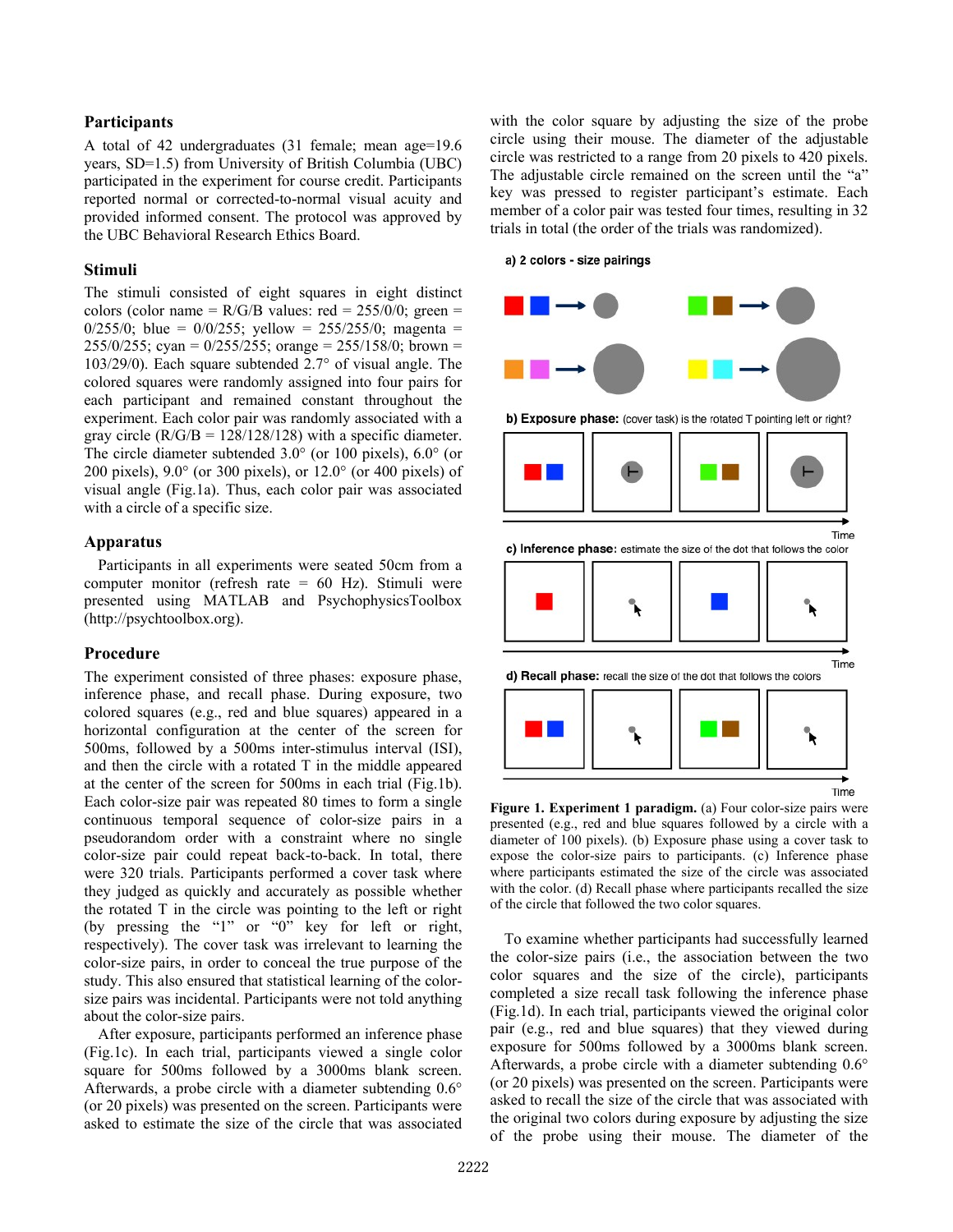adjustable circle was restricted to a range from 20 pixels to 420 pixels. The adjustable circle remained on the screen until the "a" key was pressed to register participant's estimate. Each color pair was tested four times, producing 16 trials in total (the order of the trials was randomized).

A debriefing session was conducted at the end of the experiment, where participants were asked if they had noticed any pairings of squares and circles that appeared one after another. For those who responded yes, we further asked them to write in sentences which type of circle followed which colors.

#### **Results and Discussion**

We first analyzed whether the inferred circle size associated with one single object in the pair (e.g., red square) was different from the inferred circle size associated with the other member of the pair (e.g., blue square) to rule out any spatial positioning bias. We found that the inferred circle size associated with one object was not different from the inferred circle size associated with the other member in the pair for all four types of circle diameter  $(p's>19)$ . Thus, we combined the inferred size of either member in the pair.

We also found that in the recall phase, participants overestimated the size of the small circle (mean recalled circle diameter of a circle diameter of 100 pixels was 176.1, SD=84.5), and they underestimated the size of the large circle (mean recalled circle diameter of a circle diameter of 400 pixels was 225.8, SD=100.6). Given these recall biases, we compared the inferred size with the recalled size, not with the objective size in the following analyses.

The purpose of this experiment was to examine how the mind predicts the outcome given a single predictor, after learning that two predictors were associated with a specific outcome. We compared the inferred size associated with the single object during inference phase to the recalled size associated with the two objects to test the complete inheritance hypothesis. We also compared the inferred size associated with the single object during inference phase to the 50% of the recalled size to test the proportional inheritance hypothesis (Fig.2a).



**Figure 2. Experiment 1 results.** (a) The mean recalled size of the circle associated with two objects and the mean inferred size of the circle associated with a single object. (b) The recalled size of the circle associated with two objects and the inferred size of the circle associated with a single object for each color-size pairing (error bars reflect  $\pm 1$  SEM; dashed line represents 50% of the recalled size).

We found that the inferred size associated with the single object (mean inferred diameter=141.1, SD=63.6) was significantly smaller than the recalled size associated with the two objects (mean recalled diameter=198.6, SD=46.8)  $[t(41)=6.90, p<.001, d=1.03]$ , but significantly larger than 50% of the recalled size [*t*(41)=5.01, *p*<.001, *d*=0.87] (corrected for multiple comparisons). Additionally, the same results were consistently found for each color-size pairing (Fig.2b). The results support the subadditive hypothesis. During debriefing, three participants reported noticing the color-size pairs, but none could correctly report which circle size followed which specific color pair. This suggests that participants had no explicit awareness of the color-size pairs.

These findings suggest that people implicitly predict a subadditive outcome from a single predictor after learning that two predictors previously jointly predicted a specific outcome.

# **Experiment 2**

This experiment aimed to replicate and extend the findings in Experiment 1 by increasing the number of predictors from two to three.

# **Participants**

A new group of 40 undergraduates (34 female, mean age=19.7 years, SD=2.2) from UBC participated in the experiment for course credit.

# **Stimuli**

The stimuli were identical to those in Experiment 1, except that we added a black color (R/G/B=0/0/0) to the color set. There were nine color squares in total, randomly assigned into three triplets for each participant. Each triplet was randomly associated to a gray circle with a specific diameter. The circle diameter subtended 3.0° (or 100 pixels), 7.5° (or 250 pixels), or 12.0° (or 400 pixels) of visual angle (Fig.3a).



**Figure 3. Experiment 2.** (a) Three color-size pairs (e.g., red, blue, and green squares–circle with a diameter of 100 pixels). (b) The mean recalled size of the circle associated with three objects and the mean inferred size of the circle associated with a single object (error bars reflect  $\pm 1$  SEM; dashed line represents 33% of the recalled size).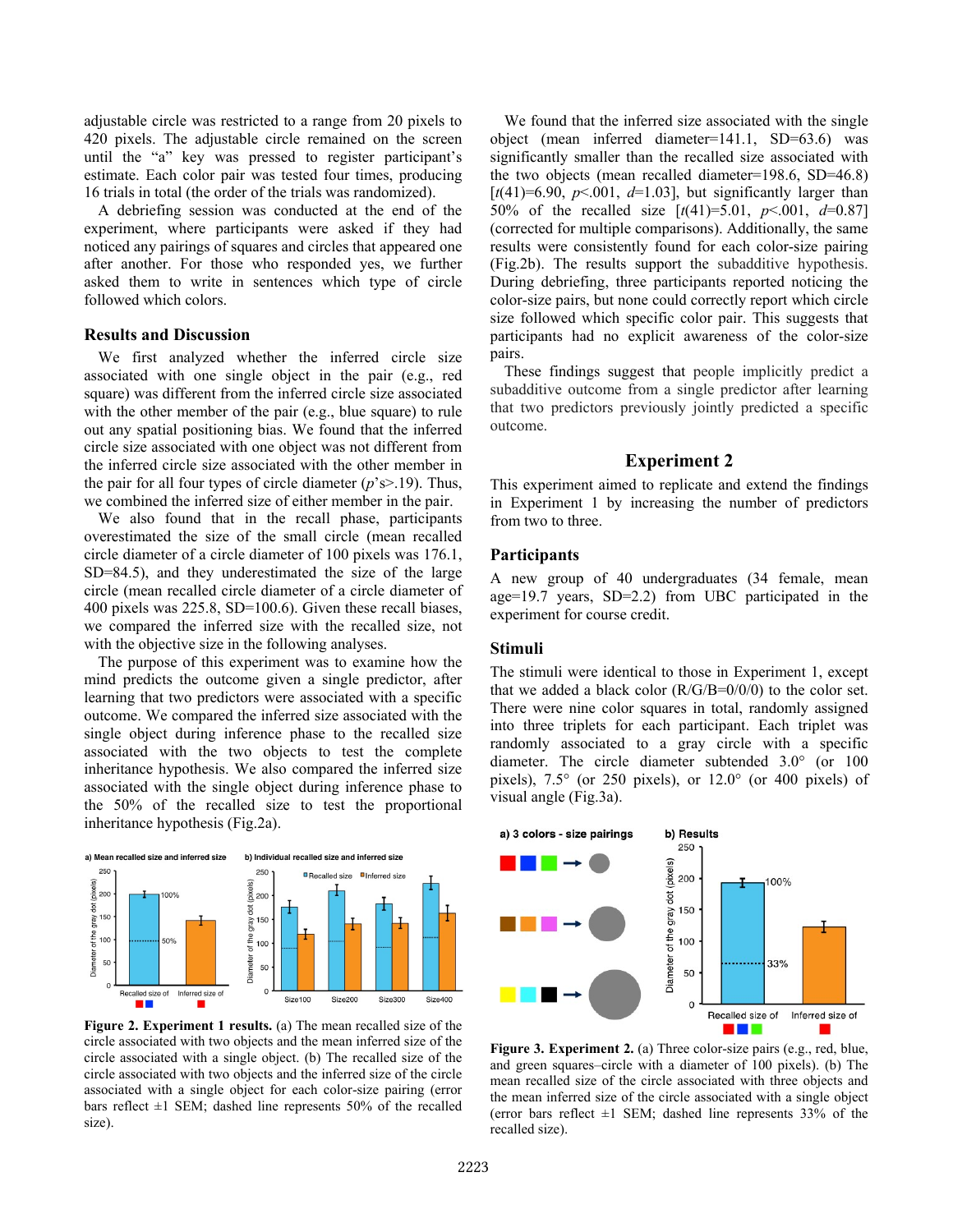# **Procedure**

The procedure was identical to that in Experiment 1, except that the three color squares were followed by a circle of a given size in the exposure phase, and participants recalled the circle size associated with the three squares in the recall phase.

#### **Results and Discussion**

In a one-way repeated-measures ANOVA, we found no difference between the inferred circle size associated with each object in the triplet for all three types of circle size (*p*'s>.55). Thus, we combined the inferred size of each member in the triplet. We also found that participants overestimated the size of the small circle (mean recalled circle diameter of a circle diameter of 100 pixels was 188.4, SD=78.1) and underestimated the size of the larger circle (mean recalled circle diameter of a circle diameter of 400 pixels was 197.3, SD=94.8). Given these biases, we compared the inferred size with the recalled size, not with the objective size in the following analyses.

We found that the inferred size associated with the single object (mean diameter=124.2, SD=59.5) was significantly smaller than the recalled size associated with the three objects (mean diameter=198.3, SD=53.1) [*t*(41)=7.87,  $p<.001$ ,  $d=1.31$ ], but significantly larger than  $33\%$  of the recalled size  $[t(41)=6.90, p<.001, d=1.32]$  (corrected for multiple comparisons; Fig.3b). The results again support the subadditive hypothesis.

During debriefing, two participants reported noticing the color-size pairs, but none could correctly report which circle size followed the specific color triplet. This suggests that participants had no explicit awareness of the color-size pairs.

These findings successfully replicated the findings in Experiment 1, showing that people implicitly predict a subadditive outcome from a single predictor after learning that three predictors previously jointly predicted a specific outcome.

# **Experiment 3**

Experiment 3 aimed to generalize the findings to other types of outcomes from circle sizes to numeric values. Specifically, after learning that two objects (e.g., red and blue squares) were associated with a specific numeric value, we examined how people made predictions of value from a single predictor (e.g., red square).

# **Participants**

A new group of 45 undergraduates (41 female, mean age=20.38 years, SD=2.8) from UBC participated in the experiment for course credit.

# **Stimuli**

The stimuli were identical to those in Experiment 1, except that each color pair was associated with a specific threedigit number. There were four three-digit numbers: 150, 400, 650, and 900. Each number was associated with a color pair (Fig.4a).

# **Procedure**

As in Experiment 1, there were three phases (exposure, inference, and recognition). The exposure phase was identical to Experiment 1, except that in the cover task, participants viewed a three-digit number above the rotated T in the circle (Fig.4b). Since that a specific number may be easier to learn than the size of a circle, we reduced the number of repetitions for each color-number pair to 40 times, resulting in 160 trials in total (the order of trials was randomized).

#### a) 2 colors - number pairings



b) Exposure phase: (cover task) is the rotated T pointing left or right?



**Figure 4. Experiment 3 paradigm.** (a) Four color-number pairs (e.g., red and blue squares-150). (b) Exposure phase using a cover task to expose the color-number pairs to participants.

In the inference phase, participants viewed a single colored square and were asked to estimate the number that was associated with the color square by typing a number on the keyboard. The estimated number was restricted to a range from 0 to 1050. Participants had the option to delete and revise their estimated number until the "a" key was pressed to register their estimate.

In the recognition phase, participants viewed a pair of color squares that was presented in exposure and were asked to recall the number that was associated with the color pair by typing the number on the keyboard. The recalled number was restricted to a range from 0 to 1050. Participants had the option to delete and revise their recalled number until the "a" key was pressed to register their estimate. A debriefing session was conducted at the end as before.

#### **Results and Discussion**

We found that the inferred number associated with a single object was not different from the inferred number associated with the other member in the pair  $(p's > .32)$ . Thus, we combined the inferred number of each member in the pair. We also found that participants overestimated the small number (mean recalled number of 150 was 489.7,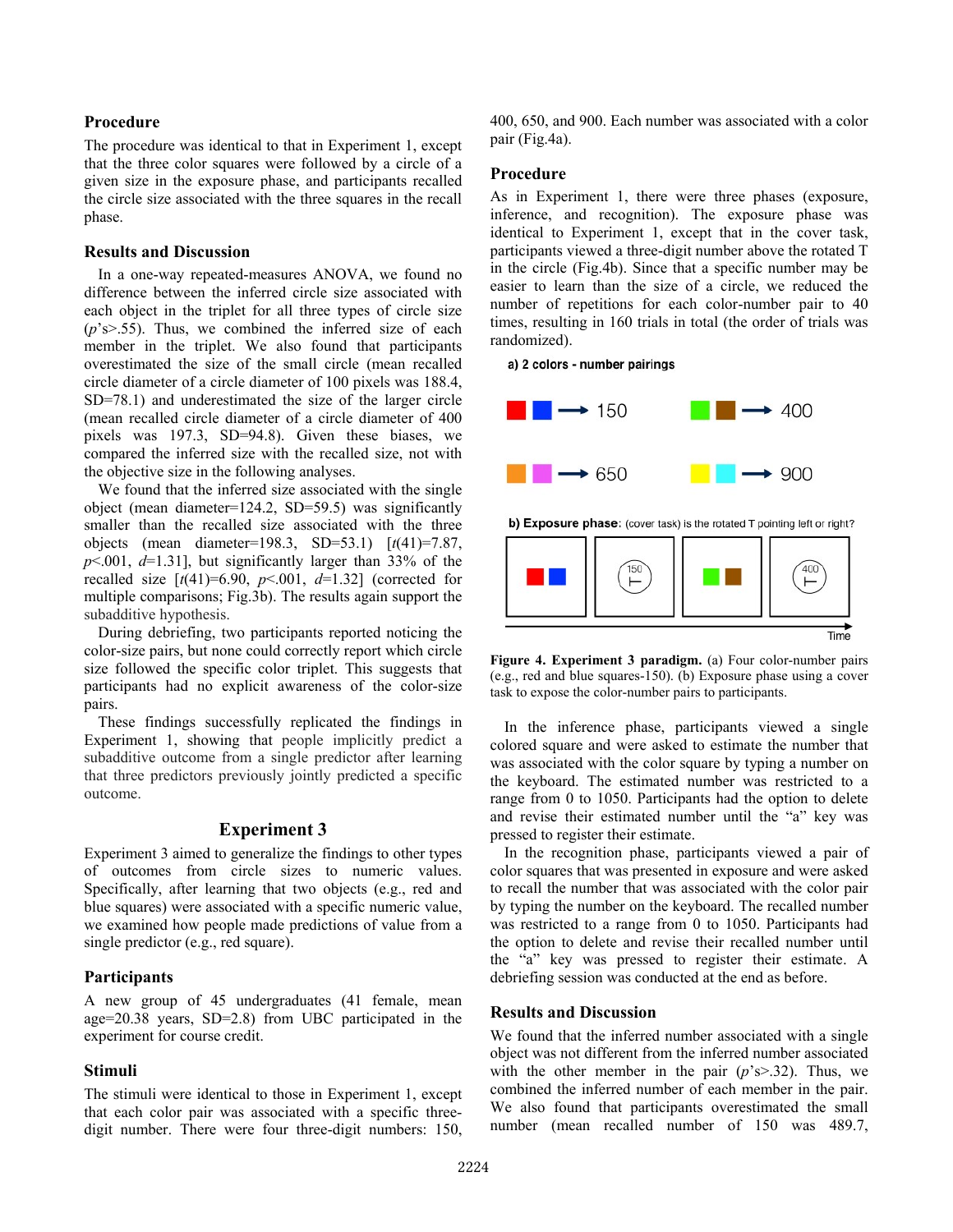SD=227.3) and underestimated the large number (mean recalled number of 900 was 557.0, SD=251.7). Given these biases, we compared the inferred number with the recalled number, not with the objective number in the following analyses.

We found that the inferred number associated with the single object (mean inferred number=476.5, SD=150.8) was marginally smaller than the recalled number associated with the two objects (mean recalled number=513.2, SD=97.3)  $[t(44)=1.79, p=.08, d=0.29]$ , but significantly larger than 50% of the recalled number [*t*(44)=10.86, *p*<.001, *d*=1.96] (corrected for multiple comparisons; Fig.5). The results again support the subadditive hypothesis.



**Figure 5. Experiment 3 results.** The mean recalled number associated with two objects and the mean inferred number associated with a single object (error bars reflect  $\pm 1$  SEM; dashed line represents 50% of the recalled number).

During debriefing, two participants reported noticing the color-number pairs, but none could correctly report which number followed which specific colors. This suggests that participants had no explicit awareness of the color-number pairs.

These findings again replicated the findings in Experiment 1, showing that people implicitly predict a subadditive outcome from a single predictor after learning that two predictors previously jointly predicted a specific outcome.

# **Experiment 4**

This experiment aimed to extend the findings in Experiment 3 by increasing the number of predictors from two to three.

#### **Participants**

A new group of 33 undergraduates (28 female, mean age=20.2 years,  $SD=1.7$ ) from UBC participated in the experiment for course credit.

#### **Stimuli and Procedure**

The stimuli and the procedure were identical to Experiment 3, except that there were three color triplets and each triplet was associated with 150, 525, or 900 (Fig.6a).

#### **Results and Discussion**

In a one-way repeated-measures ANOVA, we found no difference between the inferred number associated with each object in the triplet for all three types of numbers (*p*'s>.35). Thus, we combined the inferred number of each member in the triplet. We also found that participants overestimated the small number (mean recalled number of 150 was 485.7, SD=267.0) and underestimated the large number (mean recalled number of 900 was 592.7, SD=246.8). Given these biases, we compared the inferred number with the recalled number, not with the objective number in the following analyses.

We found that the inferred number associated with the single object (mean inferred number=401.1, SD=180.3) was significantly smaller than the recalled number associated with the three objects (mean recalled number=501.3, SD=106.8), [*t*(32)=3.03, *p*=.005, *d*=0.68], but significantly larger than 33% of the recalled number  $\lceil t(32)=7.61, p<.001$ , *d*=1.80] (corrected for multiple comparisons; Fig.6b). The results again support the subadditive hypothesis.



**Figure 6. Experiment 4.** (a) Three color-number triplets (e.g., red, blue, and green squares-150). (b) The mean recalled number associated with three objects and the mean inferred number associated with a single object (error bars reflect  $\pm 1$  SEM; dashed line represents 33% of the recalled number).

During debriefing, one participant reported noticing the color-number pairs, but the participant could not correctly report which number followed which specific colors. This suggests that participants had no explicit awareness of the color-number pairs.

These findings replicated the findings in Experiment 3, showing that people implicitly predict a subadditive outcome from a single predictor after learning that three predictors previously jointly predicted a specific outcome.

#### **General Discussion**

The goal of this study was to examine how the mind automatically generates prediction when only a single cue is present, after learning that multiple cues were previously jointly associated with an outcome. We found that after learning that two co-occurring objects (e.g., red and blue squares) predicted a specific circle size, participants inferred the circle size associated with a single color (e.g., red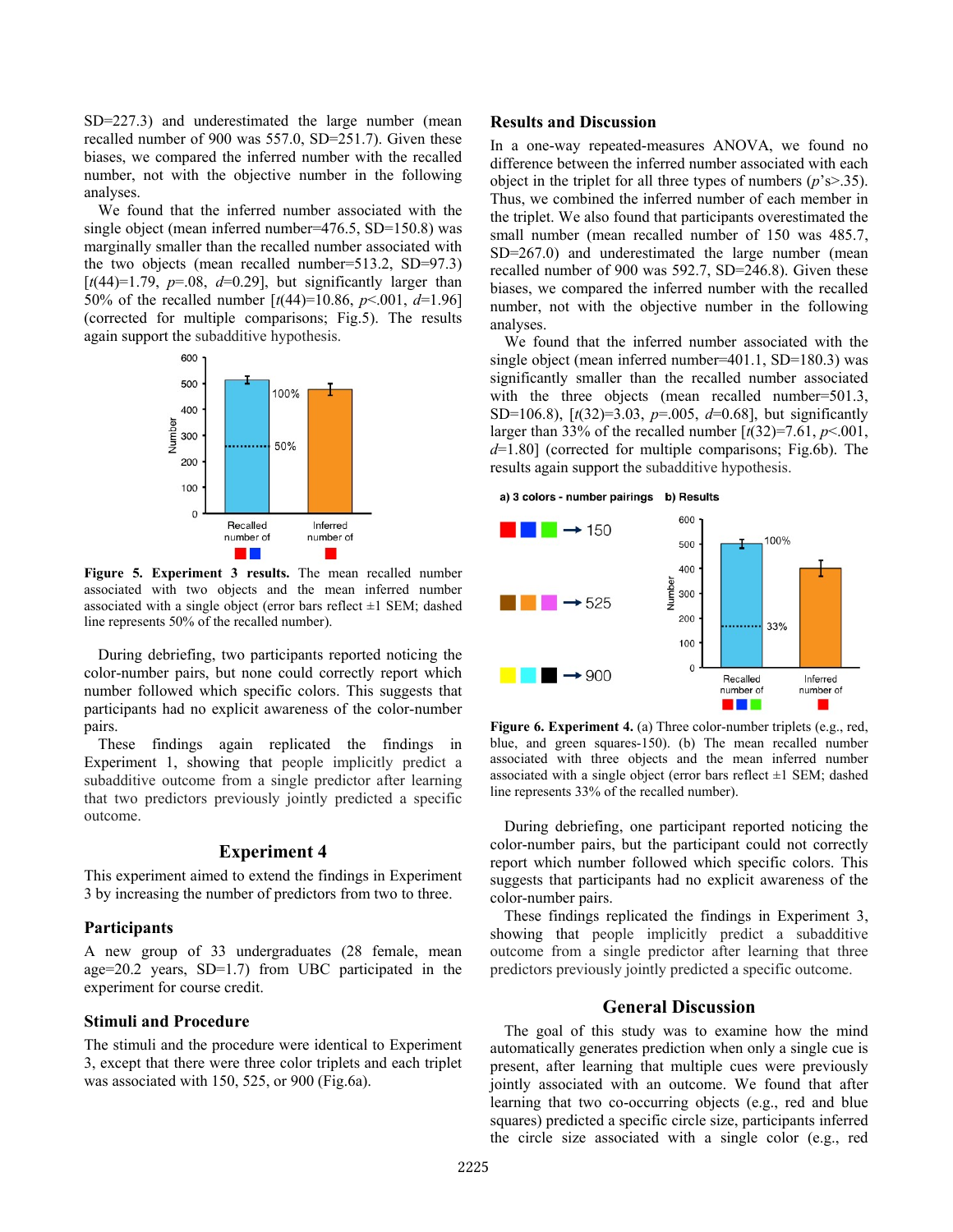square) to be smaller than the original circle size associated with the color pair, but larger than 50% of the circle size associated with the color pair (Experiment 1). We further extended the number of predictors from two to three. After learning that three co-occurring objects predicted a specific circle size, participants inferred the circle size associated with a single color to be smaller than the circle size associated with the color triplet, but larger than 33% of the circle size associated with the color triplet (Experiment 2). We further replicated and extended the experiment from circle sizes to numeric values as outcomes for two predictors (Experiment 3) and three predictors (Experiment 4). Importantly, no participant was consciously aware of the association between the predictors and the outcome across all experiments, suggesting that the inference of the size or number associated with one single predictor was largely implicit. The current findings also suggest when people predict an outcome relying on a single cue from a set of cues, they do not inherently generate the prediction based on the outcome associated with the complete set of cues, nor do they proportionally inherit the outcome based on the number of cues. Instead, they make predictions in a subadditive manner, which is consistent with support theory (Tversky  $\&$ Koehler, 1994).

One rationale behind support theory is that unpacking an event to its individual component may evoke other relevant elements that might have been missed. When participants were asked to infer the size associated with each individual color in the pair or triplet, they might have to think more extensively for each color, compared to recalling the outcome associated with the color pair or triplet. A second rationale behind support theory is that explicitly referring to an individual component of an event would increase its salience. When participants were asked to infer the size associated with a single color, their attention was drawn to the single color which may increase the weight of the single color in their prediction of the outcome.

Alternatively, previous studies have suggested that seeing one object in a pair may activate the unitized representation of the pair (e.g., Alvarez & Oliva, 2008). The co-occurring objects (e.g., red and blue squares) may be grouped in the mind during learning. When participants were asked to predict the outcome relying on a single object (e.g., a red square), the object may trigger the representation of the group but not fully activate the representation of the group. Therefore, participants may predict an outcome above 50% but less than 100% of the original outcome.

Another possible explanation is that participants could add the size predicted by each colored square in a sublinear fashion, creating a subadditive sum. A new experiment is needed to test this hypothesis to tease apart whether the subadditivity is driven by the sublinear representation of each size or the sublinear summation of the two sizes. Specifically, participants are first exposed to one unique color predicting a unique size during the exposure phase (e.g., a red square predicting a circle with a certain diameter, and a blue square predicting a circle with a certain

diameter). In the inference phase, participants see a red square with a blue square presented side by side simultaneously, and they will be asked to infer the circle size associated with the two squares. In the recall phase, participants simply recall the original size of the circle associated with the red square and the blue square. If the inferred size is equal to the sum of the two recalled sizes, then this would suggest that participants use an additive approach to predict the outcome. If the inferred size is smaller than the sum of the two recalled sizes but larger than each recalled size, then this would suggest that participants use a subadditive approach.

In summary, we found a new consequence of statistical learning on automatic inferences: When multiple objects jointly predict a specific outcome, the presence of a single object implicitly triggers a subadditive prediction.

# **Acknowledgments**

We would like to thank Oleg Urminsky, Ru Qi Yu, Brandon Tomm, and two anonymous reviewers for their helpful comments. This work was supported by NSERC Discovery Grant (RGPIN-2014-05617 to JZ), the Canada Research Chairs program (to JZ), the Leaders Opportunity Fund from the Canadian Foundation for Innovation (F14-05370 to JZ), and Cordula and Gunter Paetzold Fellowship (to YL).

# **References**

- Alvarez, G. A., & Oliva, A. (2008). The representation of simple ensemble visual features outside the focus of attention. *Psychological Science,* 19, 392–398.
- Brady, T. F., Konkle, T., & Alvarez, G. A. (2009). Compression in visual working memory: Using statistical regularities to form more efficient memory representations. *Journal of Experimental Psychology: General, 138,* 487-502.
- Brady, T. F., Konkle, T., Alvarez, G. A. and Oliva, A. (2008). Visual long-term memory has a massive storage capacity for object details. *Proceedings of the National Academy of Sciences, USA, 105*, 14325-14329.
- Fiser, J., & Aslin, R. N. (2001). Unsupervised statistical learning of higher-order spatial structures from visual scenes. *Psychological Science, 12,* 499–504.
- Kim, G., Lewis-Peacock, J. A., Norman, K. A., & Turk-Browne, N. B. (2014). Pruning of memories by contextbased prediction error. *Proceedings of the National Academy of Sciences, 111,* 8997-9002.
- Luo, Y. & Zhao, J. (2017). Learning induced illusions: Statistical learning creates false memories. In G. Gunzelmann, A. Howes, T. Tenbrink, & E. J. Davelaar (Eds.), *Proceedings of the 39th Annual Conference of the Cognitive Science Society,* (pp. 774-779). Austin, TX: Cognitive Science Society.
- Luo, Y., & Zhao, J. (2018). Statistical Learning Creates Novel Object Associations via Transitive Relations. *Psychological Science,* 29, 1207–1220.